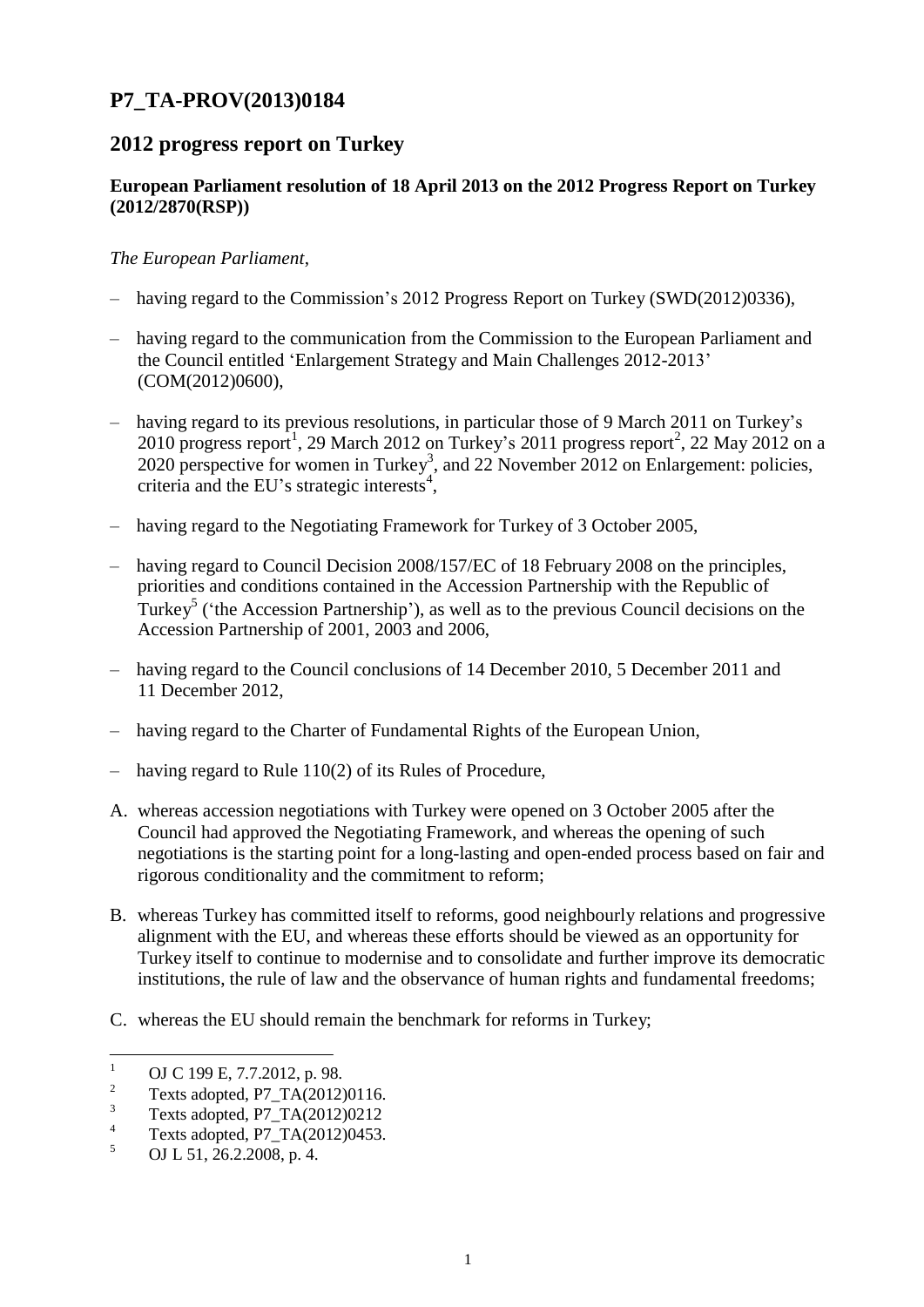- D. whereas full compliance with the Copenhagen criteria and EU integration capacity, in accordance with the conclusions of the December 2006 European Council meeting, remain the basis for accession to the EU, which is a community based on shared values, sincere cooperation and mutual solidarity among all its Member States;
- E. whereas the positive agenda was launched in May 2012 to support and complement the negotiations, without replacing them, through enhanced cooperation in a number of areas of joint interest;
- F. whereas in its conclusions of 11 December 2012 the Council endorsed the Commission's new approach of placing the rule of law at the heart of enlargement policy and confirmed the centrality in the negotiating process of Chapter 23 (judiciary and fundamental rights) and Chapter 24 (justice, freedom and security), which should be tackled early in the negotiations in order to allow clear benchmarks and maximum time to establish the necessary legislation, institutions and solid track records of implementation;
- G. whereas in its 2012 Enlargement Strategy the Commission concluded that, in terms of its economy, strategic location and important regional role, Turkey is a key country for the European Union and that the accession process remains the most suitable framework for promoting EU-related reforms in Turkey; whereas the Commission expressed concern regarding Turkey's lack of progress on the fulfilment of the political criteria;
- H. whereas Turkey, for the seventh consecutive year, has still not implemented the provisions stemming from the EC-Turkey Association Agreement and the Additional Protocol thereto;
- I. whereas negotiating chapters for which technical preparations have been concluded should be opened without delay according to established procedures and in line with the Negotiating Framework;
- J. whereas there is an economic interdependence between the European Union and Turkey, with trade between the EU and Turkey totalling EUR 120 billion in 2011;
- K. whereas the EU is Turkey's largest trading partner and Turkey is the EU's sixth-largest trading partner; whereas foreign direct investment (FDI) by EU Member States in Turkey accounts for 75 % of total FDI inflow;
- L. whereas the Commission has assessed that, in the area of economic policy, Turkey's overall level of preparedness is advanced and that its capacity for economic policy formulation and coordination is adequate;
- M. whereas Turkey has the potential to play a pivotal role in diversifying energy resources and routes for oil, gas and electricity transiting from neighbouring countries to the EU; whereas in creating a sustainable low-carbon economy, there is potential for both Turkey and the EU to benefit from Turkey's rich renewable energy resources;
- N. whereas EU dialogue and cooperation with Turkey on stability, democracy and security, with particular reference to the broader Middle East, are of strategic importance; whereas Turkey has strongly and repeatedly condemned the Syrian regime's violence against its civilians and is providing vital humanitarian assistance to Syrians fleeing from the violence taking place across the border;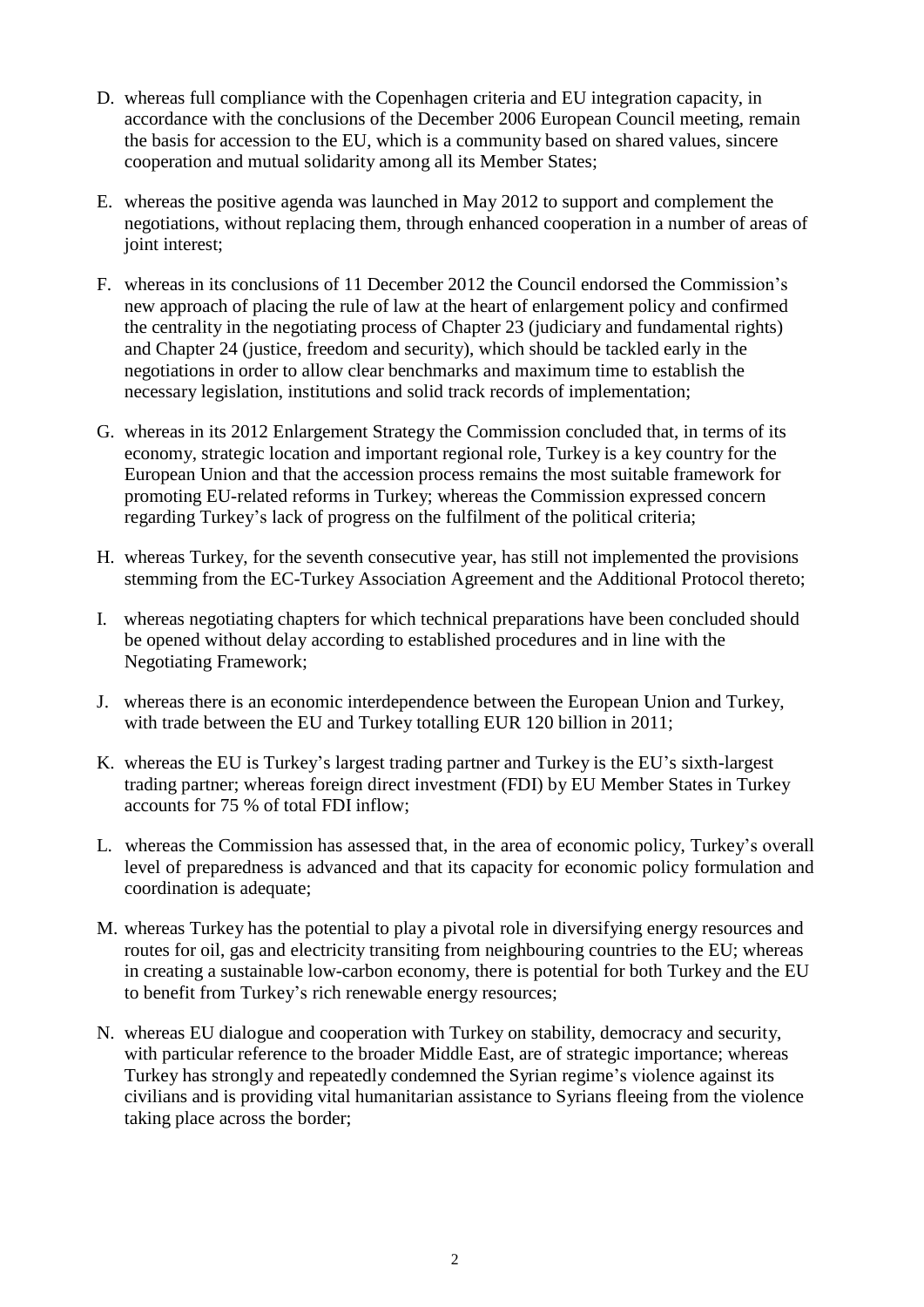- O. whereas Turkey and Armenia need to proceed to a normalisation of their relations by ratifying, without preconditions, the protocols agreed on and by opening their common border;
- P. whereas the *casus belli* threat declared by the Turkish Grand National Assembly (TGNA) against Greece in 1995 should be withdrawn; whereas it is important that Turkey and Greece conduct a new round of talks to improve their relations;

#### *Constructive dialogue and common understanding*

- 1. Believes that renewed mutual engagement in the context of the negotiation process is needed in order to maintain a constructive relationship; stresses the importance of creating the conditions for a constructive dialogue and the foundations of a common understanding; notes that this should be based on common values of democracy, the rule of law and respect for human rights; commends the Commission and Turkey for the implementation of the positive agenda, which proves how, in a context of mutual engagement and clear objectives, Turkey and the EU could advance their dialogue, achieve common understanding, and produce positive change and necessary reforms;
- 2. Stresses Turkey's strategic role, politically and geographically, for the EU's foreign and neighbourhood policies; recognises Turkey's role as a neighbour and an important regional player, and calls for further reinforcement of the existing political dialogue between the EU and Turkey on foreign policy choices and objectives; regrets that the alignment of Turkey with CFSP declarations continued to be low in 2012; encourages Turkey to develop its foreign policy in the framework of dialogue and coordination with the EU; calls on Turkey and the EU to cooperate more closely on strengthening the forces of peace and democracy in the southern neighbourhood, a region of critical importance both for the EU and for Turkey;
- 3. Expresses support for dialogue and re-established relationships between Turkey and Israel;
- 4. Welcomes the Council decision to invite the Commission to take steps towards visa liberalisation in parallel with the signing of the readmission agreement; urges Turkey to sign and implement the readmission agreement without further delay and to ensure that, until this agreement enters into force, existing bilateral agreements are fully implemented; recalls that Turkey is one of the key transit countries for irregular migration to the EU; acknowledges the steps undertaken by Turkey to prevent irregular migration, and underlines the important need for Turkey to intensify cooperation with the EU on migration management, the fight against human trafficking, and border controls; stresses, once again, the importance of facilitating access to the EU for business people, academics, students and representatives of civil society from Turkey; supports the efforts of the Commission and the Member States to implement the visa code, to harmonise and simplify visa requirements and to create visa facilitating centres in Turkey; reminds the Member States of their obligations under the association agreement, in line with the ruling of the European Court of Justice of 19 February 2009 in the Soysal case<sup>1</sup>;
- 5. Welcomes the recent adoption of the draft law on foreigners and international protection and expects this legislation to address existing concerns about the continued arbitrary

<sup>1</sup> Case 228/06 *Mehmet Soysal and Ibrahim Savatli* v *Bundesrepublik Deutschland* [2009] ECR I-01031.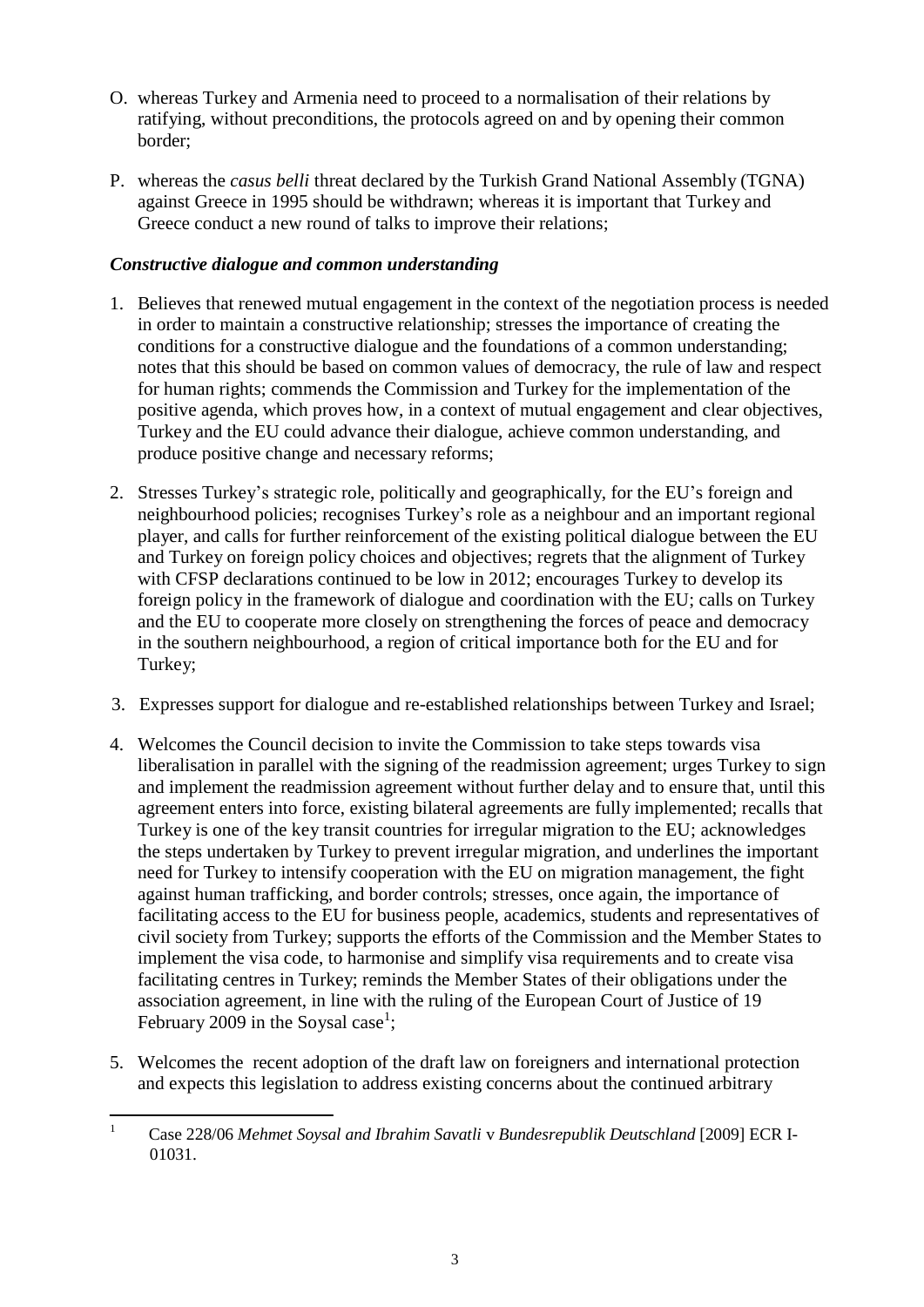refusal of access to the asylum procedure and the practice of repatriation of refugees, asylum-seekers and other people who may be in need of protection; underlines the importance of aligning with international standards the detention regulations that were found to be unlawful by the European Court of Human Rights (ECtHR) in the case of Abdolkhani and Karimina vs Turkey;

#### *Fulfilling the Copenhagen criteria*

- 6. Commends the Turkish Constitution Conciliation Committee for its commitment to drafting a new Constitution and for the inclusive process of consulting civil society in a manner that reflects the diversity of Turkish society; expresses concern at the apparently slow progress made by the Committee so far; encourages the Committee to continue its work and to tackle – in an inclusive, representative and collegial way, and in line with the criteria and values of the EU – key issues such as (a) ensuring the separation of powers and an adequate system of checks and balances; (b) clarifying relations between the state, society and religion; (c) introducing an inclusive system of governance that secures the human rights and fundamental freedoms of all citizens; and (d) formulating an inclusive concept of citizenship; calls on all political parties, and on the actors concerned, to take a constructive approach in the negotiation of the new Constitution; is of the opinion that the involvement of, and dialogue with, the Venice Commission would produce positive results and support the constitutional process;
- 7. Stresses the need for further progress in implementing the 2010 constitutional amendments, in particular the adoption of laws on the protection of personal data and military justice, and of laws introducing affirmative-action measures to promote gender equality; notes that the presence and the powers of the Turkish Minister of Justice and his Undersecretary in the High Council of the Judges and Prosecutors (HCoJP) give cause for considerable concern regarding the independence of the judiciary; welcomes the entry into force of legislation providing for the right of individuals to petition the Constitutional Court, as foreseen by the 2010 constitutional amendments;
- 8. Reaffirms the fundamental role that the TGNA plays as the centre of Turkey's democratic system, and stresses the importance of securing the support and commitment of all political parties for the reform process, in particular as regards the valuable legal framework to protect and enhance the fundamental rights of all communities and citizens and to lower the 10 % threshold for representation in the TGNA; commends the work of the Turkish Human Rights Inquiry Committee, and asks for a more central role for the EU Harmonisation Committee in promoting the alignment of new legislation with the Union's acquis or with European standards during the legislative process;
- 9. Stresses that the reform of the Turkish judiciary system is central to the efforts to bring about democratic consolidation in Turkey and an indispensable prerequisite for Turkey's modernisation, and that such reform must lead to a modern, efficient, fully independent and impartial judicial system guaranteeing due process of law for all citizens; welcomes the third judicial reform package as a step towards a comprehensive reform process in the area of the judiciary and fundamental rights; stresses, however, the crucial importance of continuing the reform process by (a) addressing the excessively broad definition of criminal offences and, in particular, what constitutes an act of terrorism under the Penal Code or the Anti-Terror Law, with the urgent need to introduce a clear distinction between, on the one hand, the promotion of terrorism and the incitement to violence and, on the other hand, the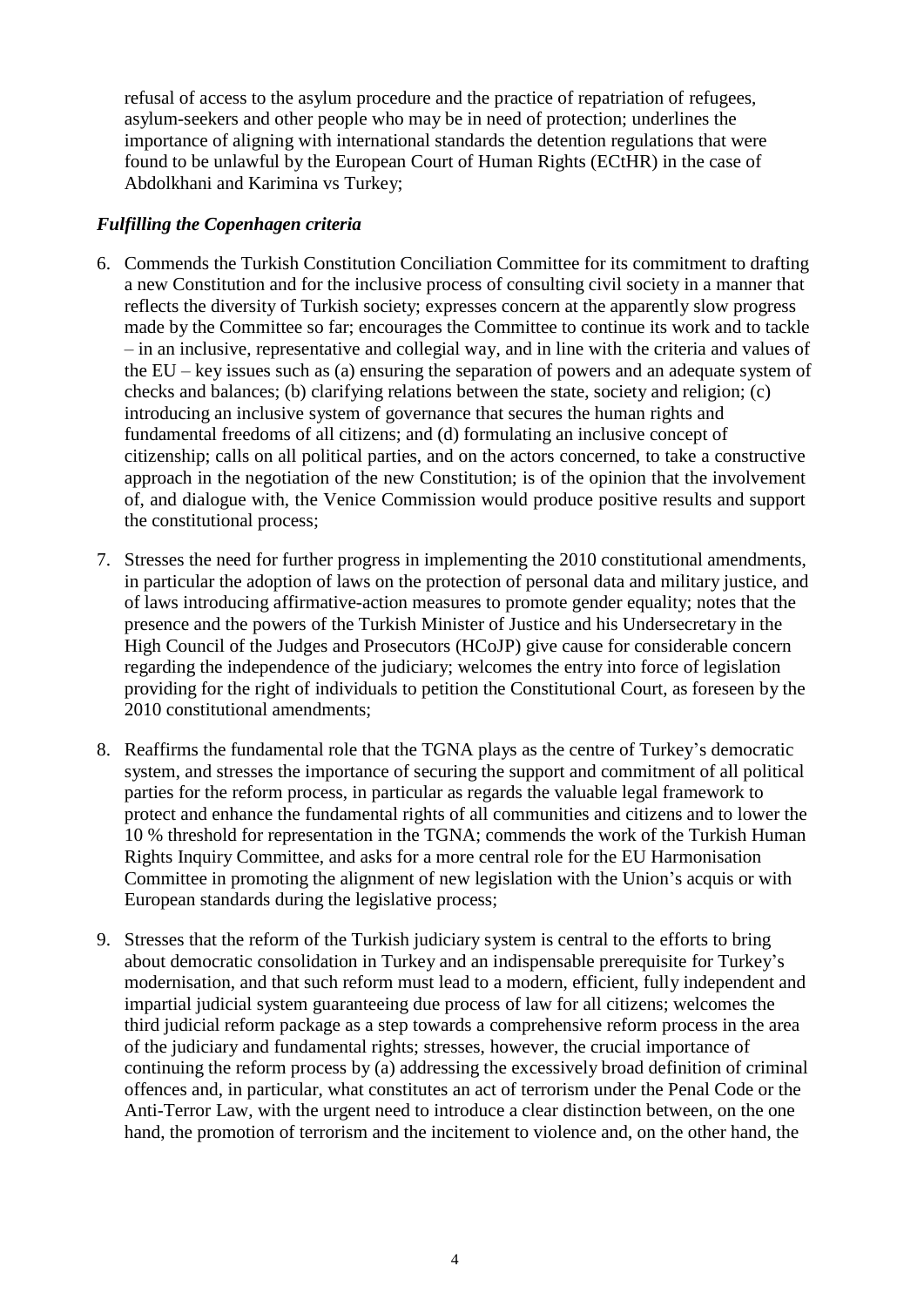expression of non-violent ideas, in full compliance with ECtHR case law, in order to safeguard freedom of expression, freedom of assembly, including student protests, and freedom of association; (b) addressing the issue of excessively long pre-trial detention periods; (c) addressing the need to allow full access to the prosecution file for defence lawyers; (d) setting criteria to promote the quality and consistency of evidence; and (e) reviewing the role and scope of special courts; welcomes, in this regard, the adoption of the fourth reform package by the TGNA and looks forward to its speedy implementation;

- 10. Underlines the importance of providing effective protection for human-rights defenders; draws particular attention to the trial of Pinar Selek, which has lasted almost 15 years and, despite three acquittal decisions, resulted in a life sentence pronounced on 24 January 2013 by Istanbul Heavy Penal Court No 12; takes the view that this trial is an example of the shortcomings of Turkey's justice system;
- 11. Welcomes the changes to the code of criminal procedure and to the law on the execution of punitive and security measures to allow the use in court of languages other than Turkish, and looks forward to the rapid implementation of the new rules; welcomes the entry into force on 19 January 2013 of the law on payment of compensation for long trial durations and late, partial or non-execution of court verdicts, and expresses the hope that the domestic remedy foreseen will decrease the number of pending cases against Turkey at the ECtHR;
- 12. Is concerned about the ongoing trials and the long pre-trial detention periods affecting activists, lawyers, journalists and opposition parliamentarians, noting that this constitutes interference in legal political activities and with the right to political association and participation; welcomes the abolition of the special courts established by the Government of Turkey in 2005 as adopted by the TGNA, but regrets the fact that the closure will not affect ongoing prosecutions;
- 13. Notes that, in a culture of tolerance, minority rights should be fully recognised; expects that due process of law will be followed in the appeal made by the Prosecutor for a dismissal of the January 2012 Court decision on the Hrant Dink murder case based in part on the argument that the murder was committed by an organisation;
- 14. Calls on the Government of Turkey, with a view to increasing the efficiency of judicial proceedings and addressing the ongoing backlog of cases, to bring its regional courts of appeal, which were legally due to be operational by June 2007, into operation as soon as possible and to focus on training judges and prosecutors for this purpose;
- 15. Notes that Parliament's ad hoc delegation for the observation of trials of journalists in Turkey will continue to monitor the trials of journalists and will follow judicial reforms in Turkey that address freedom of expression and of the media;
- 16. Encourages Turkey to adopt the Human Rights Action Plan, prepared by the Turkish Ministry of Justice in cooperation with the Council of Europe and based on the case law of the ECtHR, in order to address issues raised in judgments of the ECtHR where Turkey was found to violate the provisions of the European Convention on Human Rights (ECHR), and calls for its implementation; supports the Ministry of Justice and the HCoJP in providing judges and prosecutors with human rights training; welcomes the establishment by the HCoJP of new assessment criteria for judges and prosecutors which will reward respect for the provisions of the ECHR and judgments of the ECtHR;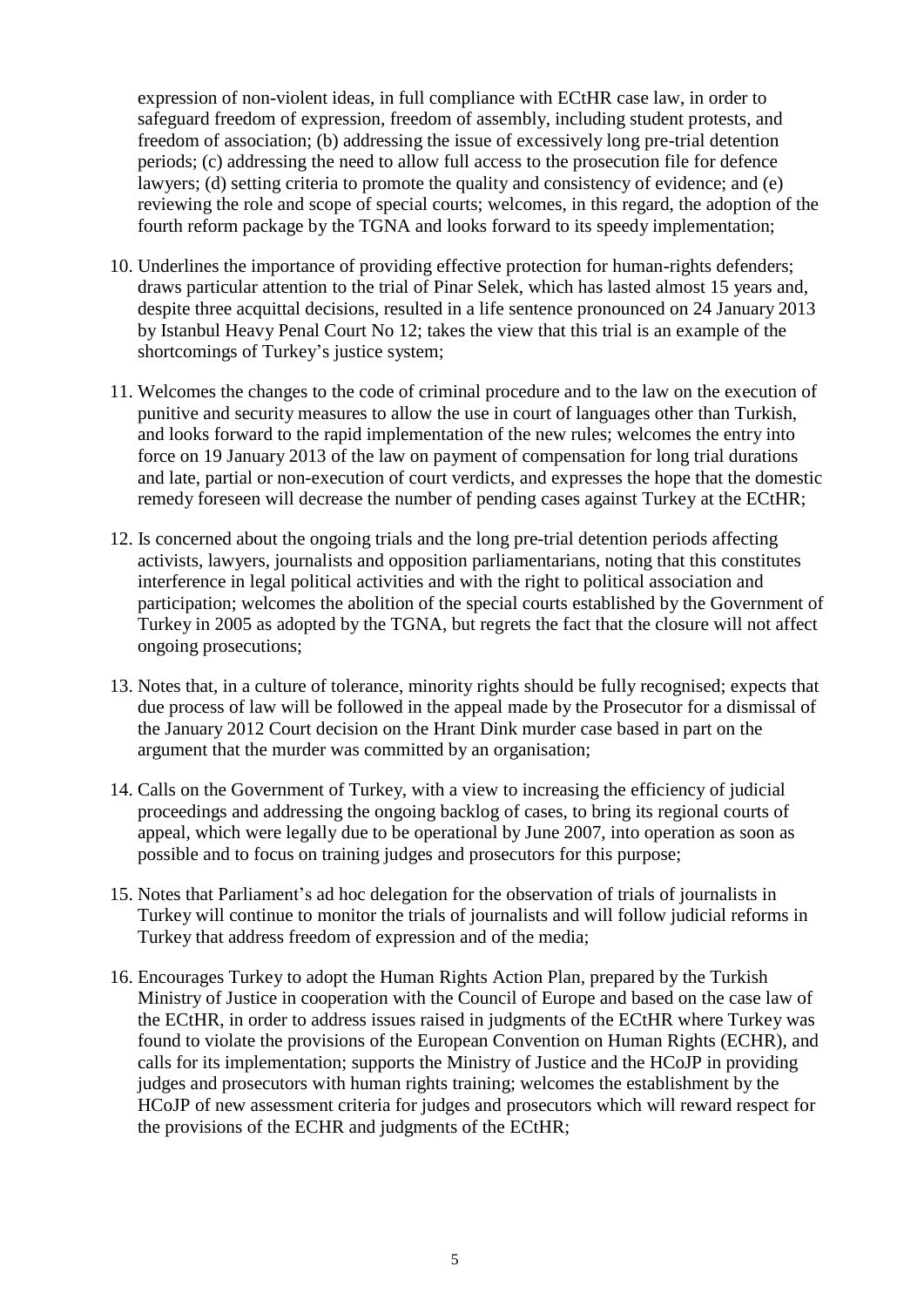- 17. Calls on Turkey to reaffirm its commitment to the fight against impunity, to expedite efforts to accede to the Rome Statute of the International Criminal Court (ICC) and to align its national legislation fully with all obligations under the Rome Statute, including by incorporating provisions to cooperate promptly and fully with the ICC;
- 18. Recalls that freedom of expression and media pluralism, including on the internet, are core European values and that a truly democratic society requires genuine freedom of expression, including the right of dissent; highlights the special role of public-service media in strengthening democracy and calls on the authorities to ensure their independence, sustainability and compliance with European Union standards; underlines, once again, the importance of abolishing legislation providing for disproportionately high administrative tax fines on the media, leading, in some cases, to their closure or to self-censorship, and the urgent need to reform the internet law; stresses the importance of tackling restrictions on fundamental freedoms in the broader context of the rule of law, in terms of both the wording and the application of the law; is concerned, in particular, that the penal code and anti-terror law are used to prosecute non-violent statements when they are perceived as supporting the aims of a terrorist organisation; stresses the need to amend Articles 26 and 28 of the Turkish Constitution, which limit freedom of expression on the basis of national security, public order and national unity; reiterates, therefore, its previous calls to the Government of Turkey to finalise the review of the legal framework on freedom of expression and to bring it, without delay, into line with ECtHR case law;
- 19. Takes note of the concern of the OSCE Representative on Freedom of the Media regarding the high numbers of trials of journalists and of journalists in prison, and calls on the Government of Turkey to ensure that trials are carried out in a transparent manner and with proper conditions and procedural rights for the defendants;
- 20. Is concerned that the Turkish act on the establishment of radio and television enterprises and their broadcasts contains restrictions which do not comply with the EU Audiovisual Media Services Directive;
- 21. Notes with concern that most media are owned by and concentrated in large conglomerates with a wide range of business interests; reiterates its call for the adoption of a new media law addressing, inter alia, the issues of independence, ownership and administrative control;
- 22. Encourages Turkey, with a view to completely eradicating torture and ill-treatment by the security forces, to set up the National Prevention Mechanism called for in the Optional Protocol to the Convention against Torture, ratified in 2011;
- 23. Calls on Turkey to place constitutional restrictions only on those political parties that advocate the use of violence as a means of overthrowing the constitutional order, in line with the Venice Commission recommendations:
- 24. Fully supports the Commission's new approach of opening the chapters on the judiciary and fundamental rights, and on justice and home affairs, early in the negotiation process and closing them as the very last ones; stresses that official benchmarks would provide a clear roadmap and give a boost to the reform process; calls on the Council, therefore, to make renewed efforts for the opening of Chapters 23 and 24;
- 25. Welcomes the Turkish law on the Ombudsman and the appointment of a first Head Ombudsman, who is to ensure the credibility of the institution through his decisions;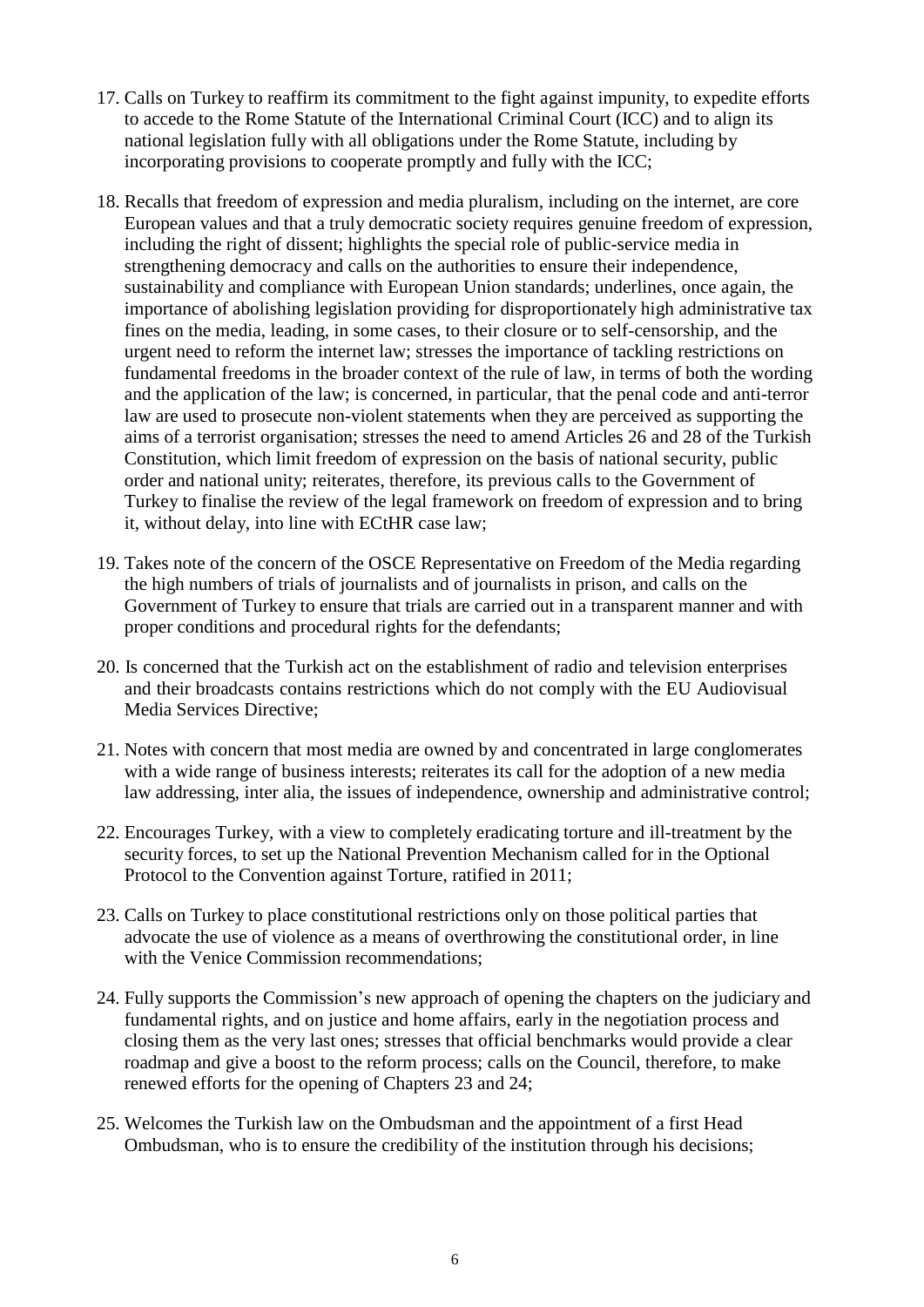stresses that the Head Ombudsman should promote public confidence in transparency and accountability in public services; recalls that the Head Ombudsman, and the members of the board of the Ombudsman, should be elected from among candidates who are non-partisan and impartial; calls on the board of the Ombudsman to ensure that the regulation on the internal decision-making process guarantees the independence and impartiality of the institution;

- 26. Encourages Turkey to continue the process of civilian oversight over the security forces; calls for an amendment of the law on provincial administrations to give civilian authorities broader oversight of military operations and the gendarmerie's law-enforcement activities; stresses the importance of setting up an independent law-enforcement complaints agency to investigate complaints of human rights abuses, ill-treatment and possible wrongdoing by Turkish law-enforcement agencies; takes the view that the legal provisions on the composition and powers of the Supreme Military Council need to be reformed;
- 27. Notes that in the 'Sledgehammer' trial a first-instance court sentenced 324 suspects to 13 to 20 years after lengthy pre-trial detention periods; stresses that investigations of alleged coup plans, such as the 'Ergenekon' and 'Sledgehammer' cases, and the investigation of the Kurdish organisation Koma Civakên Kurdistan (KCK), must demonstrate the strength and the proper, independent, impartial and transparent functioning of Turkey's democratic institutions and judiciary, as well as their firm, unconditional commitment to respect for fundamental rights; is concerned about the allegations regarding the use of inconsistent evidence against the defendants in such cases; regrets the fact that these cases have been overshadowed by concerns about their excessively wide scope and the shortcomings of the proceedings, and is concerned about the adverse effects on society;
- 28. Welcomes the law setting up the Turkish National Human Rights Institution (TNHRI); calls for its implementation without delay, in order to promote and monitor the effective implementation of international human rights standards; stresses the importance of using all EU instruments available in the field of human rights promotion to actively support the setting-up and proper functioning of the TNHRI and the empowerment of civil society organisations;
- 29. Stresses the importance of active and independent civil society organisations (CSOs) for democracy; underlines the importance of dialogue with CSOs and stresses their crucial role in contributing to enhanced regional cooperation on social and political matters; is therefore worried that CSOs continue to face fines, closure proceedings and administrative obstacles to their operations, and that consultation of CSOs remains the exception rather than the rule; welcomes the Turkish Government's improved cooperation with NGOs, but calls for their broader consultation in policy-making, including the formulation of policies and legislation, and in monitoring the activities of the authorities;
- 30. Stresses that more progress is needed in the areas of labour and trade union rights; calls on Turkey to continue working on new legislation in this area to ensure that it is in line with the EU acquis and ILO conventions, especially as regards the right to strike and the right to bargain collectively; stresses the importance of opening Chapter 19 on social policy and employment;
- 31. Welcomes the Law on protection of the family and prevention of violence against women; commends the National Action Plan to combat Violence against Women (2012-2015) and stresses the need to enforce it effectively nationwide; calls on the Ministry for Family and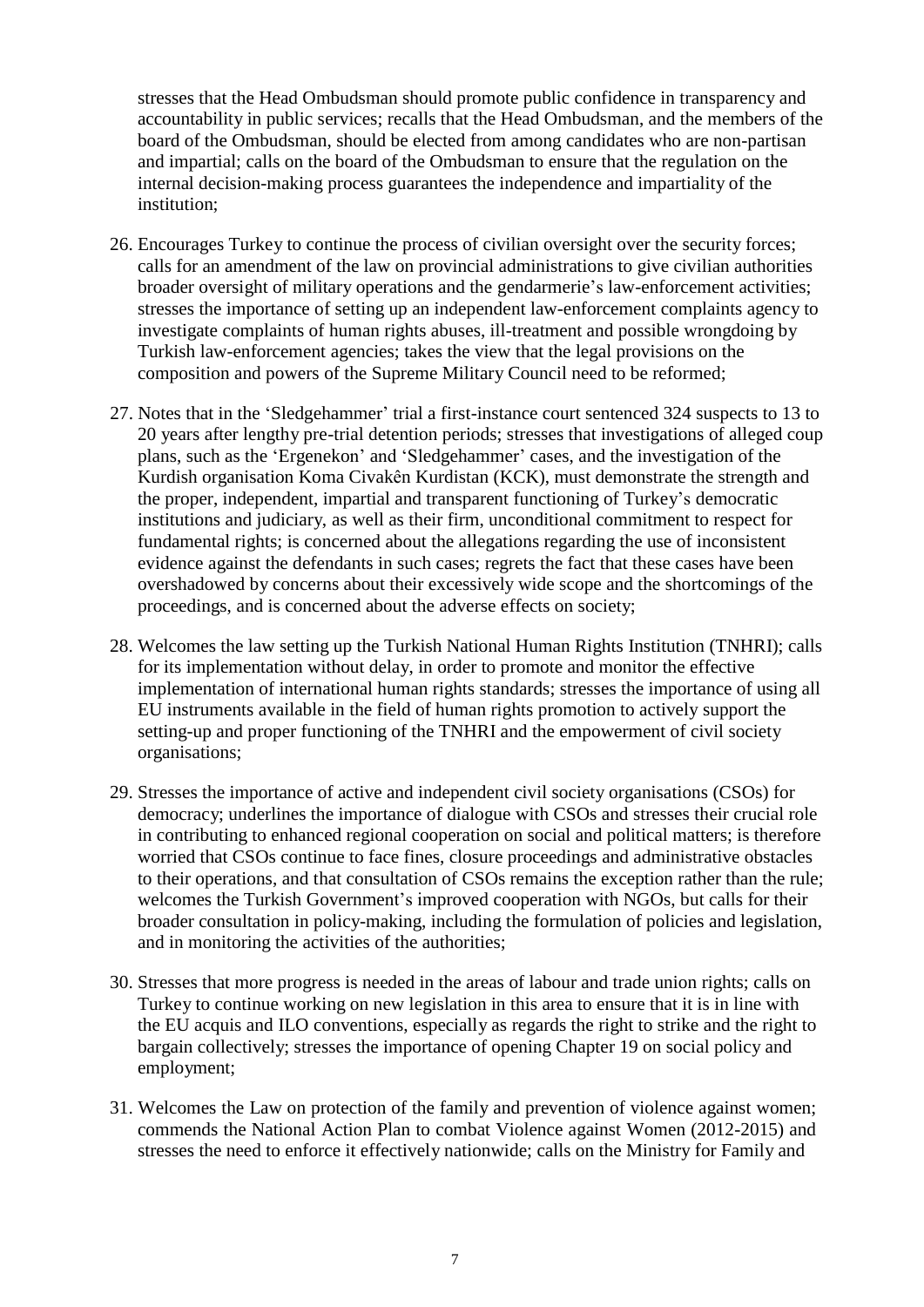Social Policies to continue its efforts to increase the number and quality of shelters for women and minors in danger; stresses the importance of providing women who have been victims of violence with concrete alternatives and self-sustainment prospects; commends Turkey's efforts, at all levels, to fight against 'honour killings', domestic violence and the phenomenon of forced marriages and child brides, and underlines the importance of a zerotolerance attitude towards violence against women, and the importance of continuously stepping up prevention measures; is concerned, however, by the fact that, despite such efforts, violence against women is still a regular occurrence, and asks that those who fail to protect and assist victims be identified and prosecuted; stresses the importance of tackling poverty amongst women and of increasing the social inclusion of women; calls on the Ministry to continue actively to promote women's rights, education – including by bridging the gender gap in secondary education – and participation in the labour market (which remains low), in politics and at senior level in the public as well as private sector, if necessary by introducing reserved quotas and by reviewing certain specific laws regulating employment in Turkey; encourages the Government of Turkey to revise the law on political parties and the law on elections in order to make the inclusion of women a priority for political parties; notes that Turkey's 2023 employment target for women is 35 %, while in the EU 2020 strategy the target is 75 %; encourages Turkey to strive to achieve an ambitious employment target for women;

- 32. Expresses concern that the draft law on antidiscrimination does not address discrimination based on sexual orientation and identity; stresses the urgent need for comprehensive anti-discrimination legislation and the establishment of an anti-discrimination and equality board to protect individuals against discrimination based on ethnicity, religion, gender, sexual orientation, sexual identity, age or disability; expresses concern at the frequent attacks on transgender persons and the lack of protection provided to lesbian, gay, bisexual and transgender (LGBT) persons against acts of violence; calls on Turkey to combat homophobia and to adopt an action plan to promote full equality of rights, including labour rights, and full acceptance of LGBT persons; underlines the need for hate-crime legislation that includes heavier sentences for crimes based on any form of discrimination;
- 33. Urges the Turkish authorities to take strong and effective measures to combat expressions of anti-Semitism, thus setting an example for the region;
- 34. Welcomes the continued implementation of legislation amending the 2008 law on foundations and broadening the scope of the restoration of the property rights of non-Muslim communities; calls on the relevant authorities to assist the Syriac community in resolving the difficulties they face in dealing with property and land registration matters; calls for a solution for the large number of properties of the Latin Catholic Church that remain confiscated by the state; notes that progress has been particularly slow in extending the rights of the Alevi minority; recalls the urgent need to continue vital and substantial reform in the area of freedom of thought, conscience and religion, in particular by enabling religious communities to obtain legal personality, by eliminating all restrictions on the training, appointment and succession of clergy, by recognising Alevi places of worships and by complying with the relevant judgments of the ECtHR and the recommendations of the Venice Commission; calls on Turkey to ensure that the Saint Gabriel Monastery is not deprived of its lands and that it is protected in its entirety; believes that a broader composition of the Directorate General for Religious Affairs, so as to include representatives of religious minorities, would prove beneficial, as it would promote an inclusive concept of society; calls on Turkey to remove the reference to religion from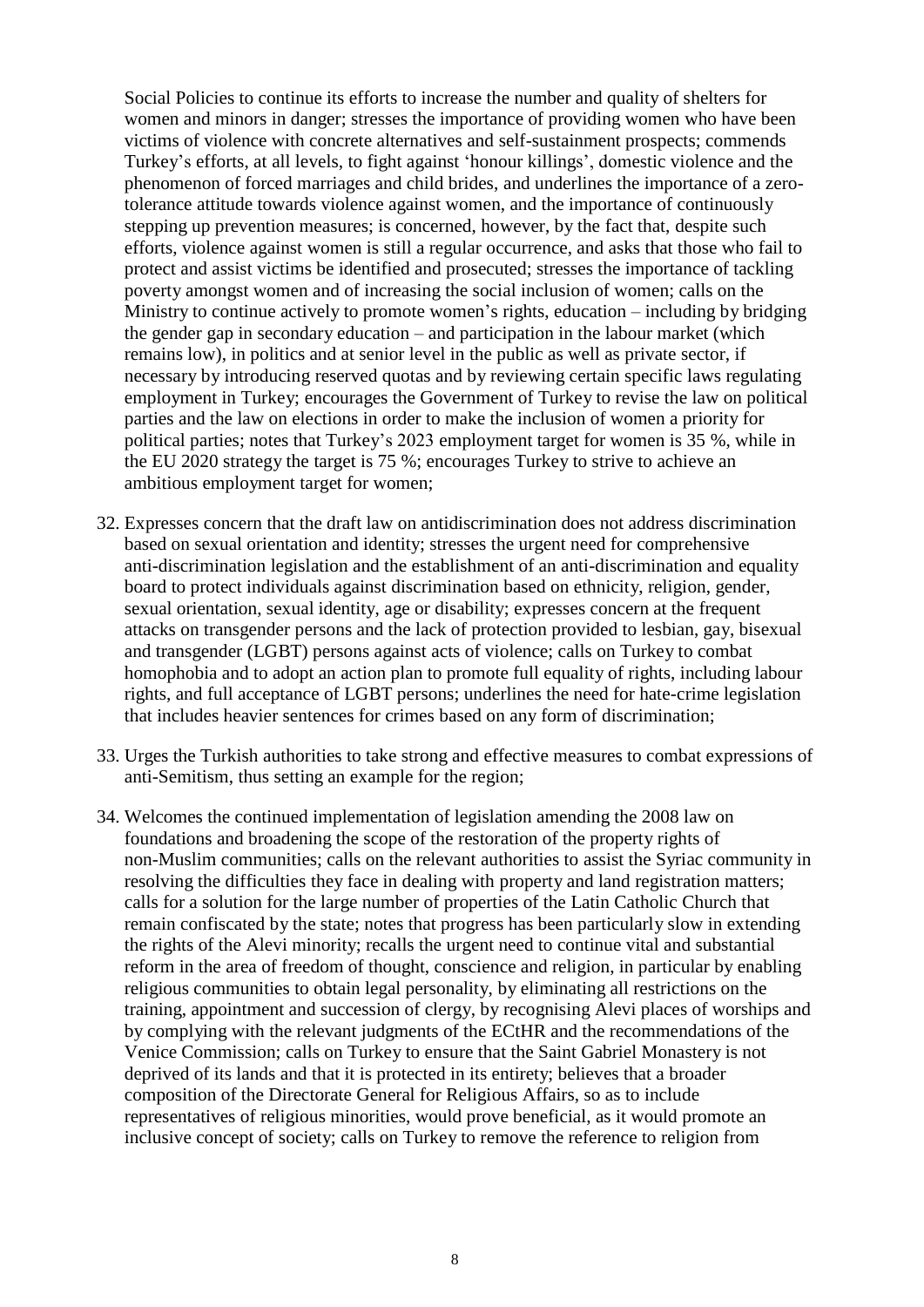national identity cards and to guarantee that religious education respects the religious diversity and plurality of Turkish society;

- 35. Recalls that education plays a pivotal role in the process of building an inclusive and diverse society based on respect for religious communities and minorities; urges the Government of Turkey to pay special attention to educational materials in schools, which should reflect the ethnic and religious plurality, and the plurality of beliefs, of Turkish society, eliminate discrimination and prejudice and promote full acceptance of all religious communities and minorities, and stresses the need for unbiased learning materials;
- 36. Welcomes the direct political dialogue that the Government of Turkey has recently opened with Abdullah Öcalan; deems that a perspective for negotiations has been opened which could lead to a historic agreement that would settle the Kurdish conflict in a peaceful and democratic way; encourages the conflict parties, therefore, to transform these talks into structured negotiations as soon as possible; underlines the constructive role that all political parties, media and civil society in Turkey must play if the peace process is to succeed, and praises the cross-party and civil-society support for this initiative; notes that Turkey has continued to demonstrate resilience to the terrorist attacks by the Kurdistan Workers' Party (PKK); considers that true and sincere political dialogue is necessary, and calls on Turkey to invest renewed efforts in working towards a political solution to the Kurdish issue; asks all political forces to ensure an appropriate political platform for, and to debate in a constructive way, the Kurdish issue, and to facilitate a real opening to the claims for basic rights in the constitutional process that reflects the pluralism in Turkey and in which all citizens can find themselves and their rights fully recognised; asks all political forces to work in alliance towards the goal of reinforced political dialogue and a process of further political, cultural and socio-economic inclusion and participation of citizens of Kurdish origin, in order to guarantee their rights to freedom of expression, association and assembly, and to promote the peaceful inclusion of citizens of Kurdish origin in Turkish society; welcomes the new legislation that opens the possibility for people's native language to be used in trials and the positive discussion on the use of Kurdish in education; recalls that a political solution can be built only on a truly democratic debate on the Kurdish issue, and expresses concern at the large number of cases launched against writers and journalists writing on the Kurdish issue and the arrest of several Kurdish politicians, mayors and members of municipal councils, trade unionists, lawyers, protestors and human rights defenders in connection with the KCK trial; underlines the importance of promoting a discussion of the Kurdish issue within democratic institutions, particularly the TGNA;
- 37. Welcomes the initiatives to reopen the Greek orphanage of Büyükada as an international cultural centre, and underlines the importance of lifting all obstacles to a speedy reopening of the Halki Seminary; welcomes and expects the speedy implementation of the declaration by the Government of Turkey regarding the reopening of a Greek minority school on the island of Gökçeada (Imbros), which constitutes a positive step towards the preservation of the bicultural character of the Turkish islands of Gökçeada (Imbros) and Bozcaada (Tenedos), in line with Resolution 1625 (2008) of the Parliamentary Assembly of the Council of Europe; notes, however, that further steps are needed to address the problems encountered by members of the Greek minority, particularly with regard to their property rights;
- 38. Strongly condemns the terrorist attack on the US Embassy in Ankara on 1 February 2013, and presents its condolences to the family of the deceased Turkish citizen; recalls that, while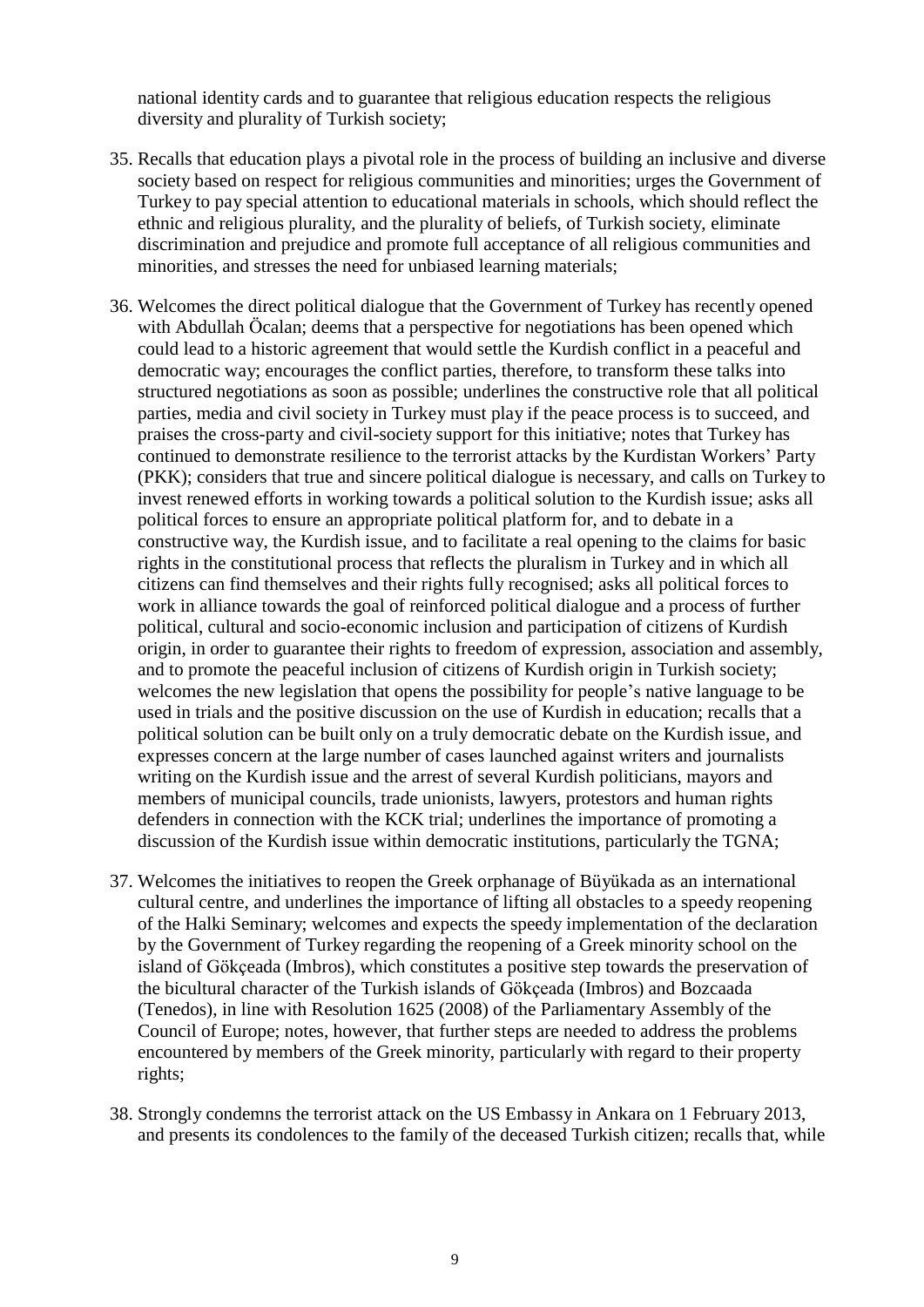further measures to counter terrorist actions should be taken in order to ensure the security of the state and its people, they should not come at the expense of human and citizens' rights;

- 39. Calls on the Turkish authorities to ensure that the circumstances of the massacre of Uludere, in Sirnak Province, on 28 December 2011 are fully clarified and that those responsible are brought to justice;
- 40. Welcomes the incentives package seeking to increase investment and economic development in the least developed regions of Turkey, including the south-east of the country, and the continuation of the South East Anatolia project; takes note of the verdict of the Higher Administrative Court (Danistay) on the annulment of the permit to construct the Ilisu Dam, based on environmental impact studies and applicable law; calls on the Government of Turkey to preserve this archaeological and environmental heritage by prioritising smaller, ecologically and socially sustainable projects;
- 41. Reiterates the need to strengthen cohesion among Turkish regions and between rural and urban areas in order to open up opportunities for the population at large and to promote economic and social inclusion; highlights the particular role of education and the need to tackle persistent and substantial regional disparities in the quality of education and enrolment rates; calls for steps conducive to the opening of Chapter 22 on regional policy;
- 42. Welcomes the establishment of an Ombudsperson for children's rights and the adoption of Turkey's first strategy on the rights of the child; expresses concern at the disproportionally high poverty rate among children and child labour rate, particularly in rural areas; stresses the need for a comprehensive strategy to combat child poverty and child labour, especially in seasonal agricultural work, and to continue to promote access to education for boys and girls alike; is concerned that the number of active juvenile justice courts has decreased, and urges Turkey to provide alternatives to detention for minors; calls on the Government of Turkey to continue to improve the conditions of the detention centres for minors; recalls the importance of independent monitoring and protection mechanisms to protect rights and prevent abuse;
- 43. Welcomes the improvement in the overall business environment in Turkey, especially through the entry into force of the new Turkish Commercial Code and the consistent support for small and medium enterprises (SME) provided by the SME Development Organisation (KOSGEB); calls for greater partnership between Turkish and EU businesses;
- 44. Reminds Turkey that tens of thousands of EU citizens and residents who have been victimised by the fraud committed by the 'Green-Funds' still await redress, and calls on the authorities to take all necessary measures to accelerate the process;

#### *Building good neighbourly relations*

45. Notes the continuing intensified efforts by Turkey and Greece to improve their bilateral relations, including through bilateral meetings; considers it regrettable, however, that the *casus belli* threat declared by the Turkish Grand National Assembly against Greece has not yet been withdrawn; reiterates that Turkey must commit itself unequivocally to good neighbourly relations and to the peaceful settlement of disputes in accordance with the United Nations Charter, having recourse, if necessary, to the International Court of Justice;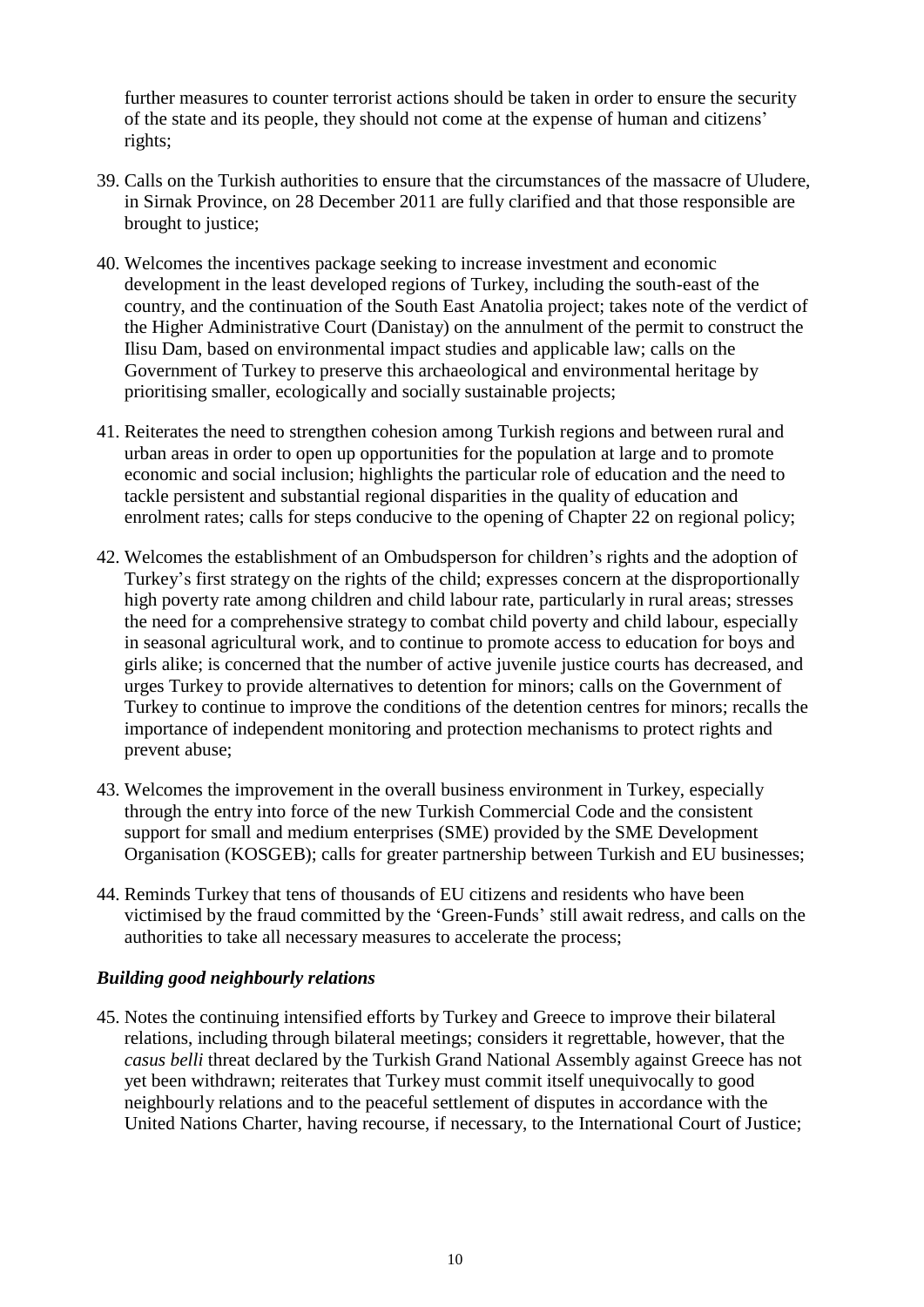urges the Government of Turkey to end the repeated violation of Greek airspace and Turkish military aircraft flights over Greek islands;

- 46. Takes the view that Turkey missed an important opportunity to start a process of engagement and normalisation of relations with Cyprus during the latter's Presidency of the Council of the European Union; recalls that the EU is based on the principles of sincere cooperation and mutual solidarity amongst all its Member States and respect for the institutional framework; stresses that progress towards the normalisation of Turkey's relations with the Republic of Cyprus is urgently needed in order to give new momentum to the EU-Turkey accession negotiations;
- 47. Regrets that Turkey refused to convene the 70th Joint Parliamentary Committee meeting during the second half of 2012 as planned, thus missing another opportunity to enhance the interparliamentary dialogue between the EU and Turkey;
- 48. Emphasises that the United Nations Convention on the Law of the Sea (UNCLOS) has been signed by the EU, the 27 Member States and all other candidate countries and that it is part of the acquis communautaire; calls, therefore, on the Government of Turkey to sign and ratify the convention without further delay; recalls the full legitimacy of the Republic of Cyprus's exclusive economic zone, in accordance with UNCLOS;
- 49. Expresses once again its strong support for the reunification of Cyprus, based on a fair and viable settlement for both communities; underlines the urgent need for an agreement between the two communities on how to proceed with the substantive settlement negotiations, so that the negotiating process, under the auspices of the UN Secretary-General, can soon regain momentum; calls on Turkey to begin withdrawing its forces from Cyprus and to transfer the sealed-off area of Famagusta to the UN in accordance with UNSC Resolution 550 (1984); calls on the Republic of Cyprus to open the port of Famagusta, under EU customs supervision, in order to promote a positive climate for the successful solution of the ongoing reunification negotiations, and to allow Turkish Cypriots to trade directly in a legal manner that is acceptable to all;
- 50. Takes the view that the Committee on Missing Persons is one of the most sensitive and important projects in Cyprus, and recognises that its work affects equally the lives of thousands of people on both sides of the island; encourages Turkey and all parties concerned to intensify further their support for the Committee on Missing Persons in Cyprus; takes the view that dialogue and a common understanding on issues such as full access to all relevant archives and military zones are required; calls for special consideration for the work done by the Committee on Missing Persons;
- 51. Calls on Turkey to refrain, in accordance with the principles of international law, from any new settlement of Turkish citizens in Cyprus, as this would continue to change the demographic balance and reduce the allegiance of its citizens on the island to a future common state based on its common past;
- 52. Stresses the importance of a coherent and comprehensive security approach in the Eastern Mediterranean, and calls on Turkey to allow political dialogue between the EU and NATO by lifting its veto on EU-NATO cooperation including Cyprus, and consequently calls on the Republic of Cyprus to lift its veto on Turkey's participation in the European Defence Agency;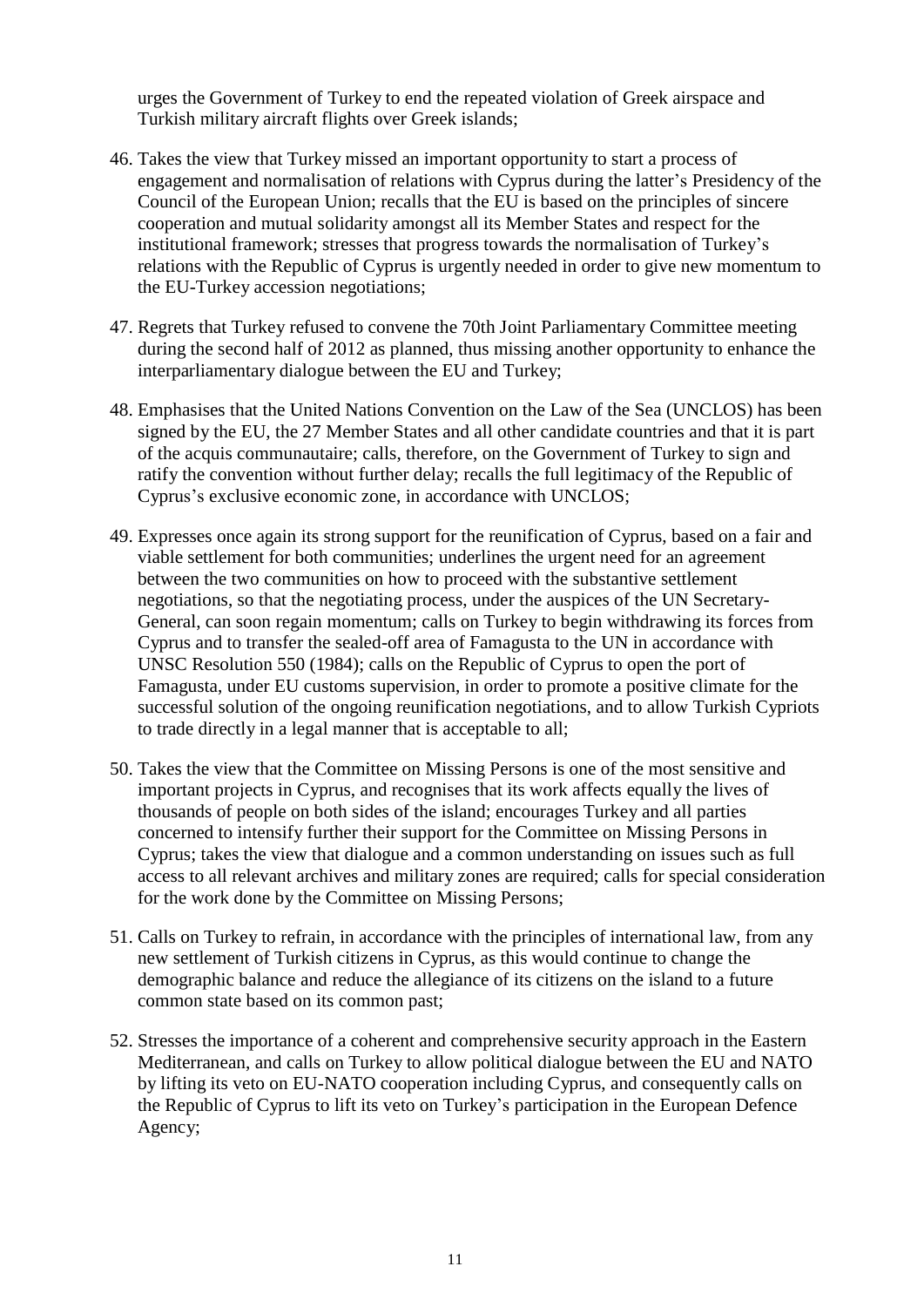53. Urges Turkey and Armenia to proceed to a normalisation of their relations by ratifying, without preconditions, the protocols on the establishment of diplomatic relations, by opening the border and by actively improving their relations, with particular reference to cross-border cooperation and economic integration;

#### *Advancing EU-Turkey cooperation*

- 54. Deplores Turkey's refusal to fulfil its obligation of full, non-discriminatory implementation of the Additional Protocol to the EC-Turkey Association Agreement towards all Member States; recalls that this refusal continues to have a profound effect on the negotiation process;
- 55. Reiterates its condemnation, in the strongest terms, of the terrorist violence committed by the PKK, which is on the EU list of terrorist organisations, and by all other terrorist organisations; expresses its full solidarity with Turkey in this regard and with the families of the many victims of terrorism; calls on the Member States, in close coordination with the EU counter-terrorism coordinator and Europol, to intensify cooperation with Turkey in the fight against terrorism and organised crime as a source of financing of terrorism; calls on Turkey to adopt a data protection law so that a cooperation agreement can be concluded with Europol, and judicial cooperation with Eurojust and the EU Member States can be further developed; takes the view that the assignment of a Turkish police liaison officer to Europol would help improve bilateral cooperation; welcomes the adoption of legislation on the financing of terrorism in line with the Financial Action Task Force (FATF) recommendations;
- 56. Supports Turkey's commitment to democratic forces in Syria and the provision of humanitarian assistance to the increasing number of refugees from Syria who have fled the country; recognises the fact that the repercussions of the rapidly deteriorating situation in Syria on the security and stability of the region are multiplying; asks the Commission, the Member States and the international community to continue to support Turkey's efforts to cope with the growing humanitarian dimension of the Syrian crisis; underlines the importance of a common understanding between the EU and Turkey on how to deliver the available humanitarian assistance to the displaced Syrians currently on Turkish territory or waiting at its borders; underlines that beyond humanitarian assistance, the EU and Turkey should actively seek to develop a joint strategic vision to achieve reinforced leverage to end the tragic crisis in Syria;
- 57. Welcomes the decision to enhance cooperation between the EU and Turkey on a number of important energy issues, and calls on Turkey to commit to this cooperation; believes that, in view of Turkey's strategic role and considerable renewable energy resources, initial consideration should be given to the value of opening negotiations on Chapter 15 on energy with a view to furthering the EU-Turkey strategic dialogue on energy; underlines the need for more enhanced cooperation on the strategy for the EU energy corridors towards the EU; considers that both the enhanced EU-Turkey energy cooperation and eventual negotiations on Chapter 15 should also encourage the development of renewable energy potential and cross-border electricity transmission infrastructure;
- 58. Considers that Turkey is an important partner in the Black Sea region, which is of strategic importance to the EU; encourages Turkey to further support, and actively contribute to, the implementation of EU policies and programmes in this region;